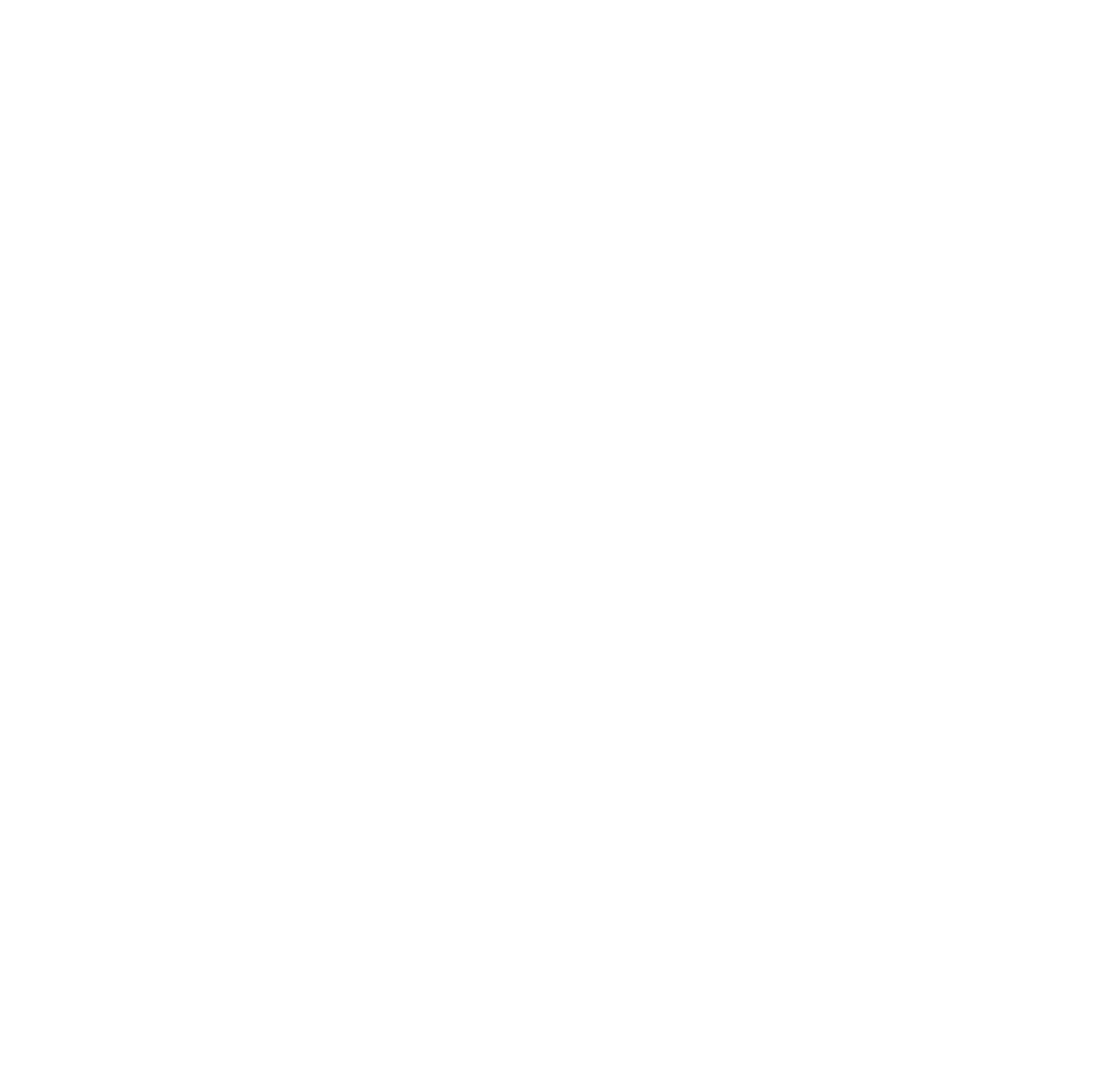### Introduction

#### In most cases a state's constitution is contained in a single document. Sweden, however, has  $f_{011}r$

- the 1974 Instrument of Government (which contains the central provisions and corresponds most closely to the constitution of other countries);
- the 1810 Act of Succession (which regulates the order in which descendants of the present King shall succeed to the throne);

• the 1949 Freedom of the Press Act (which contains the principle of the public nature of official documents and rules about the right to produce and disseminate printed matter);

• the 1991 Fundamental Law on Freedom of Expression (which is a fundamental law for media other than print media).

There is also a law called the Riksdag Act, which contains provisions for the work of the Riksdag (Parliament). The Riksdag Act is not a fundamental law, though special rules govern its amendment.

This presentation will concentrate on the central aspects of the Instrument of Government.

### The basic principles of the form of government

Chapter 1 of the Instrument of Government begins with a gateway article, which will be the point of departure for this presentation. It reads as follows:

*All public power in Sweden proceeds from the people.*

*Swedish democracy is founded on the free formation of opinion and on universal and equal suffrage. It is realised through a representative and parliamentary form of government and through local self-government.*

*Public power is exercised under the law.*

### A democracy that puts the citizen in the centre

Swedish democracy is founded on a universal and equal right to vote and the free formation of opinion. The Instrument of Government is not based on the idea of a separation of powers into legislative, executive and judiciary branches. Instead it is monistic, with a single power centre: the citizens of the country. The citizens elect the Riksdag, the Riksdag – indirectly – elects the Government, the Government governs the country with the help of the administrative authorities, and the courts administer justice in accordance with the directives laid down by the Riksdag in fundamental and other laws.

#### A representative form of government

The citizens do not normally participate directly in decision-making, but do so indirectly through their elected representatives. Political activities are primarily conducted through the political parties, which are free associations of individuals.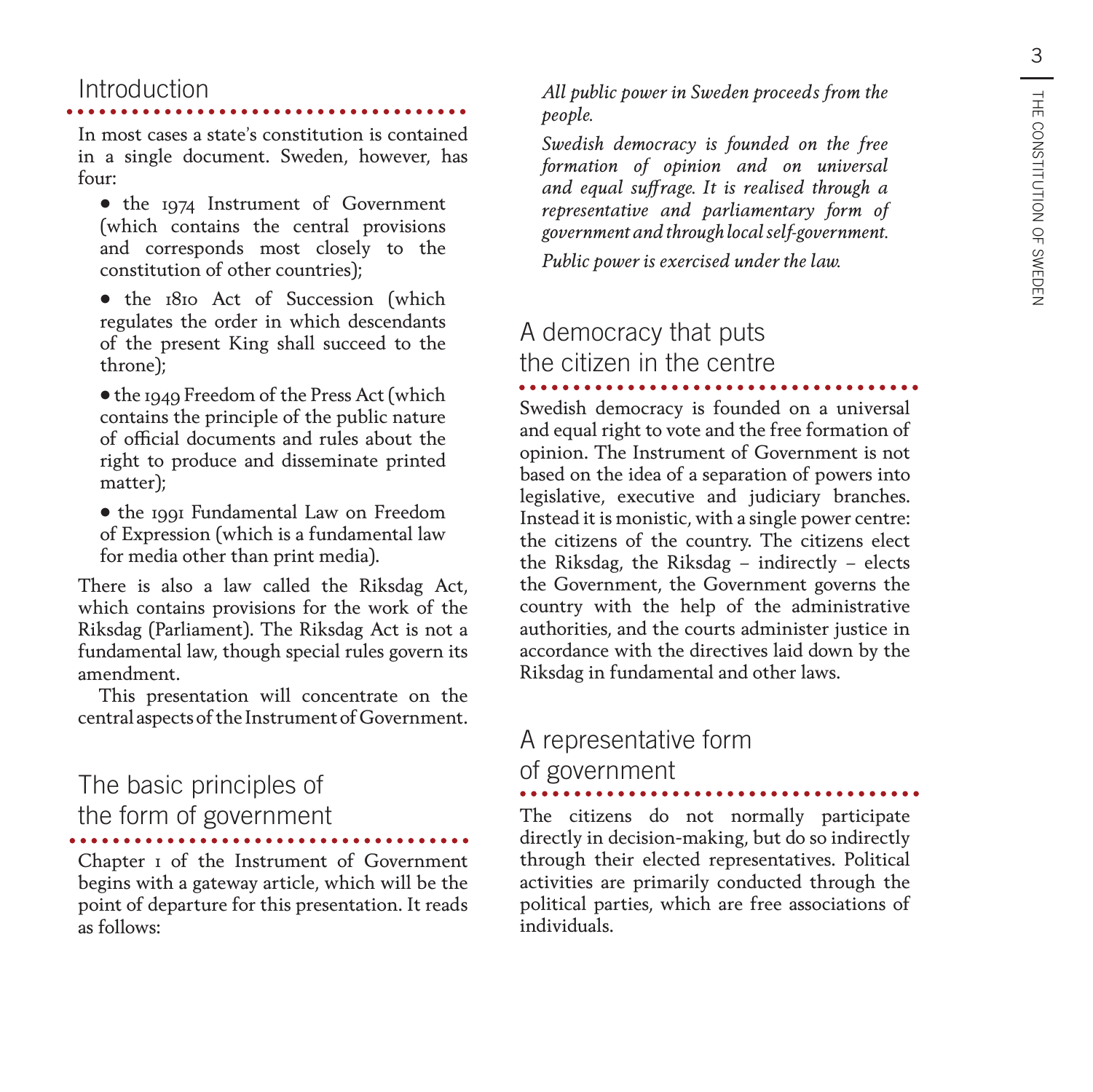One exception exists, however, to the representative form of government: the referendum. Although the device has never been employed, since 1979 it has been possible to submit constitutional measures to a binding referendum. Since 1922 it has also been possible to hold a consultative referendum. The result of such a referendum is not legally binding, but can probably be regarded as such in practice.

### Parliamentary government

Sweden has a parliamentary government. This means that the Head of State has no political power and that the Government must have the confidence of parliament or at least be tolerated by parliament. A parliamentary majority must always be able to force a government out of office. The real power of the Government varies according to the support it enjoys in parliament and the current party constellations. If it has a majority, power is concentrated in the Government's hands.

It is symbolically significant that the Instrument of Government deals first with the Riksdag and only thereafter with the Head of State and the Government.

### The Monarchy

The Instrument of Government retains the monarchical form of government – it stipulates that the King, or Queen Regnant, shall be Head of State. But in keeping with the parliamentary principle, the Head of State has no real power.

### Local self-government

According to the gateway article of the

Instrument of Government, Swedish democracy is to be realised not only through a representative and parliamentary form of government but also through local self-government. This is considered so essential that it is embedded in the country's fundamental law.

The Instrument of Government also states that Sweden has local authorities at local and regional level. The local authorities – municipalities and county councils – account for a very large proportion of the public sector.

Democratic principles also apply in the local government sector, with decision-making powers in the municipalities and county councils being exercised by elected assemblies. These bodies are responsible for local and regional matters of public interest on the principle of local selfgovernment.

Local self-government may be defined as a principle whereby the local authorities themselves control their own affairs. Other than matters that are the exclusive responsibility of the state, another municipality, another county council or some other body, it is the local authorities that are responsible for matters of public interest relating to the municipal or county council district and its inhabitants.

Local self-government presupposes that the municipalities and county councils have economic resources of their own. The right of the local authorities to levy taxes has therefore been considered sufficiently important to be laid down in the Instrument of Government.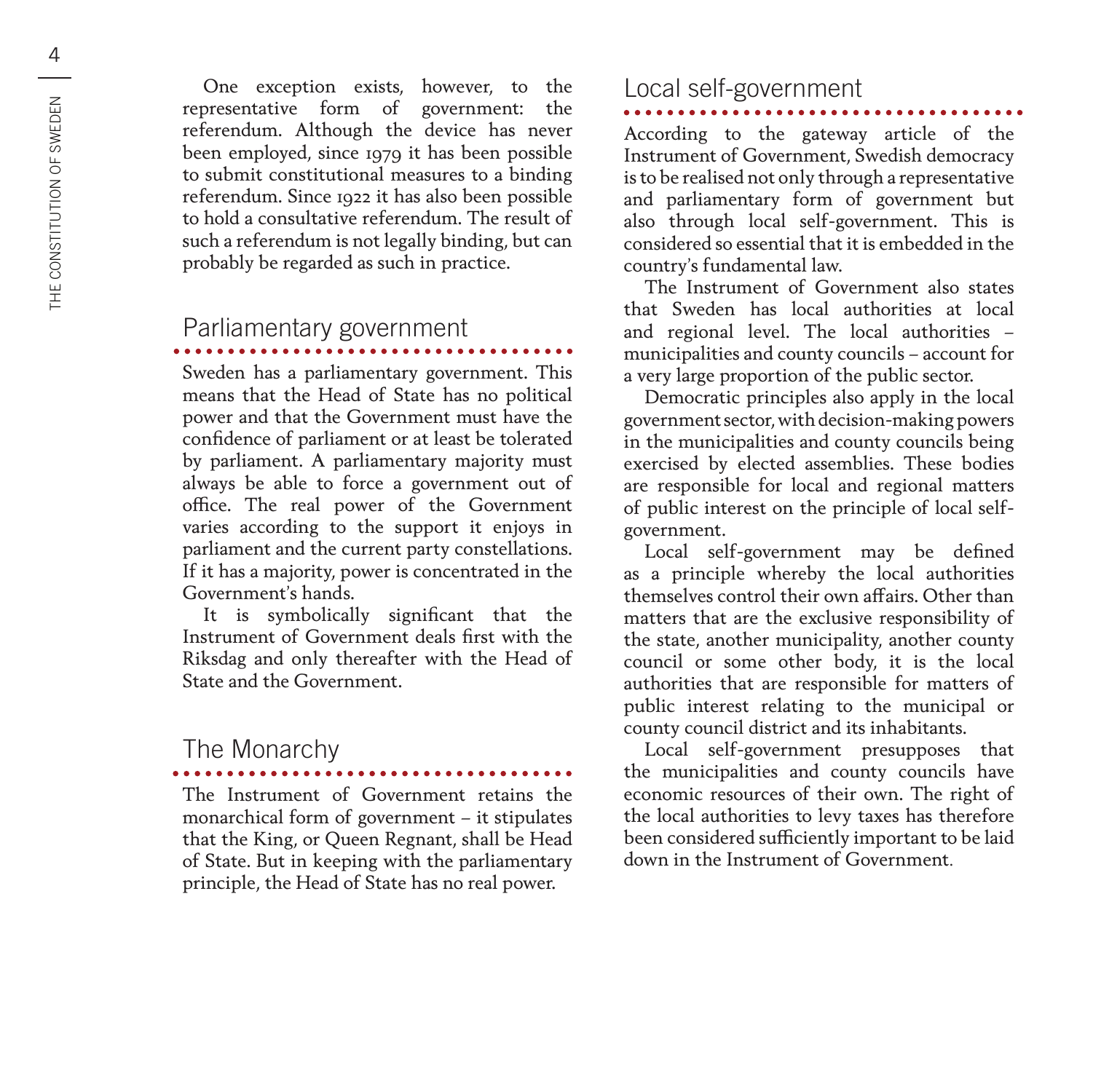### Rule of law

The Instrument of Government lays down that public power is exercised under the law. This applies not just to the courts and the administrative authorities but also to the Government and the Riksdag. It applies equally to local and central government. The same purpose underlies the stipulation that courts of law, administrative authorities and others performing public administration functions shall bear in mind in their work the equality of all persons before the law and observe objectivity and impartiality.

## Principal aims of public activity

The Instrument of Government establishes certain principal aims of policy. It states that public power is to be exercised with respect for the equal worth of all and the liberty and dignity of the individual. The personal, economic and cultural welfare of the individual are to be fundamental aims of public activity. In particular, it is the duty of the public institutions to secure the right to health, employment, housing and education, and to promote social care, social security, and favourable conditions for good health. It is further stated that the public institutions are to promote the ideals of democracy as guidelines in all sectors of society and protect the private and family lives of individuals. The public institutions are to promote the opportunity for all to attain participation and equality in society. The public institutions are also to combat discrimination of persons on grounds of gender, colour, national or ethnic origin, linguistic or religious affiliation,

disability, sexual orientation, age or any other circumstance affecting the individual. Finally it is stated that opportunities shall be promoted for the Sami people and for ethnic, linguistic and religious minorities to preserve and develop a cultural and social life of their own.

## Fundamental rights and freedoms

The Instrument of Government gives a central role to those rights and freedoms that are of particular significance for the form of government, i.e. the 'political' freedoms. In broad terms, the aim is to guarantee the free formation of opinion in political, religious and cultural matters. The rules are also intended to protect the individual against inhuman punishment and other physical or mental violations.

Certain of the rights and freedoms dealt with in the Instrument of Government are absolute in the sense that they cannot be restricted other than by the amendment of fundamental law. Others may be restricted by other kinds of statute, mainly acts of law.

Among the absolute rights and freedoms, the following may be mentioned:

– prohibition of capital punishment,

corporal punishment and torture;

– freedom of worship;

– protection from retroactive punishment;

– protection against coercion to reveal one's opinion in a political, religious, cultural or other such connection;

– protection against registration of a person's political opinions;

– the right to a hearing before a court when taken into custody.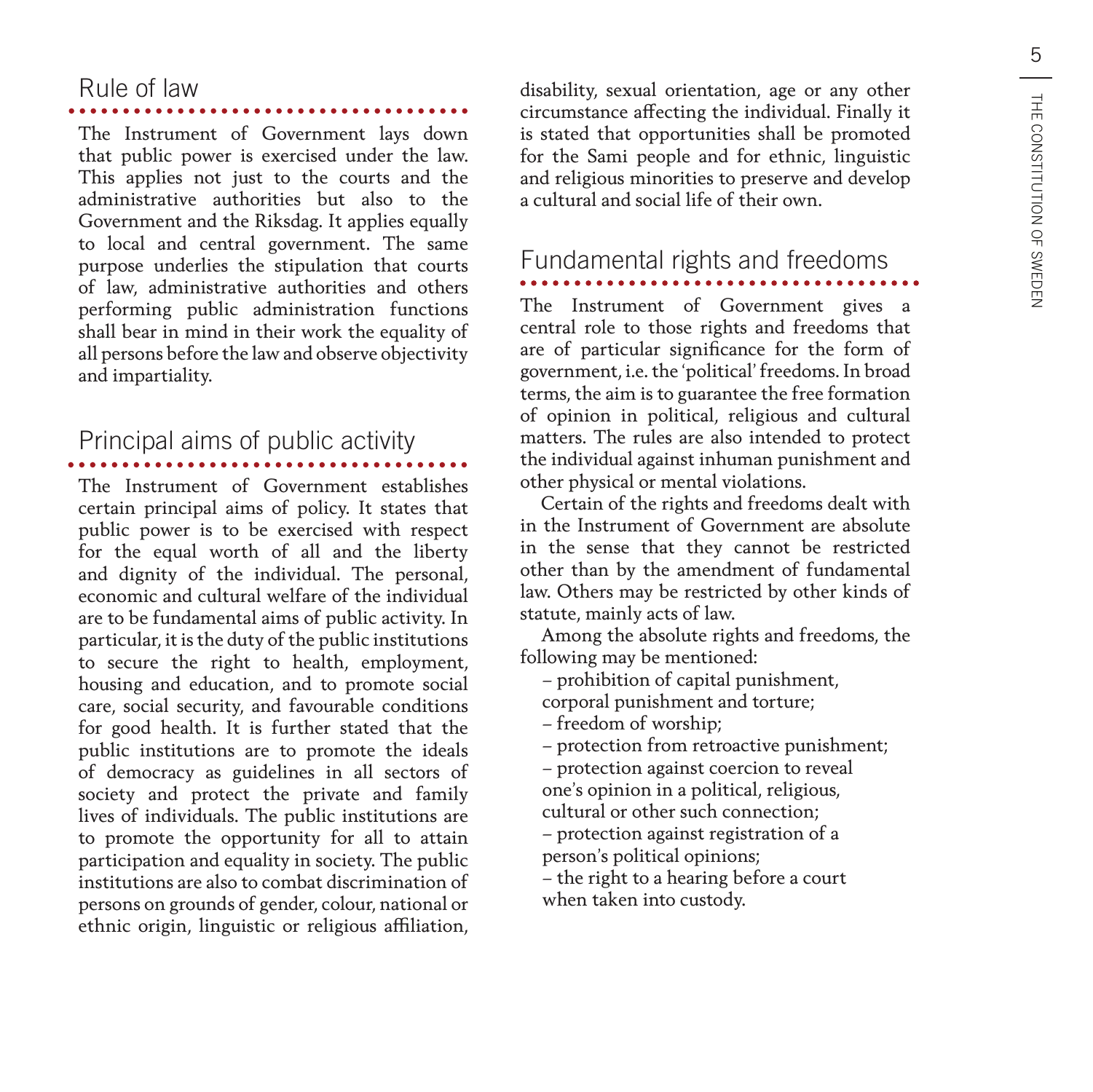The following are rights and freedoms that can be restricted in an ordinary act of law, on certain conditions:

– freedom of expression and of

information;

– freedom of assembly and to demonstrate;

– freedom of movement;

– freedom of association;

– protection against physical violation, invasion of privacy and examination of confidential communications;

– the right to a public trial.

The Instrument of Government sets out in general terms certain requirements that must be taken into account when restricting rights and freedoms. A restriction may be imposed only to satisfy a purpose which is "acceptable in a democratic society". The restriction may not go beyond what is "necessary with regard to the purpose which occasioned it" and may not be carried "so far as to constitute a threat to the free shaping of opinion as one of the fundaments of democracy". The Instrument of Government furthermore stipulates that no restriction may be imposed "solely on grounds of a political, religious, cultural or other such opinion".

Sweden has ratified a number of international conventions in the field of fundamental rights and freedoms, the most important being the 1950 Council of Europe Convention for the Protection of Human Rights and Fundamental Freedoms. Sweden has incorporated the Convention and most of its additional protocols into Swedish law. The law on the Convention came into force in 1995.

### The Riksdag

The Riksdag, which consists of a single chamber, is made up of 349 members. These are elected in a free, secret and direct election.

The voting age, like the age of eligibility for election, is 18. Voting is for parties, with an opportunity to express a preference for a particular candidate.

The electoral system is proportional and includes a threshold. A party is entitled to participate in the distribution of seats only if it obtains at least four per cent of the national vote. Four per cent of the vote corresponds to an allocation of fourteen seats in the Riksdag. Additionally, however, a party receiving fewer votes may participate in the distribution of fixed seats in a certain constituency in which it receives at least twelve per cent of the votes cast.

Ordinary elections are held every four years on the second Sunday in September. Under certain conditions, the Government can call an extraordinary election.

### The Head of State

Sweden is a monarchy and therefore has a King or Queen Regnant as Head of State. The succession to the throne is regulated under the 1810 Act of Succession. The qualifying age for a Head of State was lowered in 1994 from 25 to 18. The Head of State has no political power. The duties of the Head of State instead lie on the representational and ceremonial level. It is therefore important for the Head of State to be well informed, and for this reason special informational councils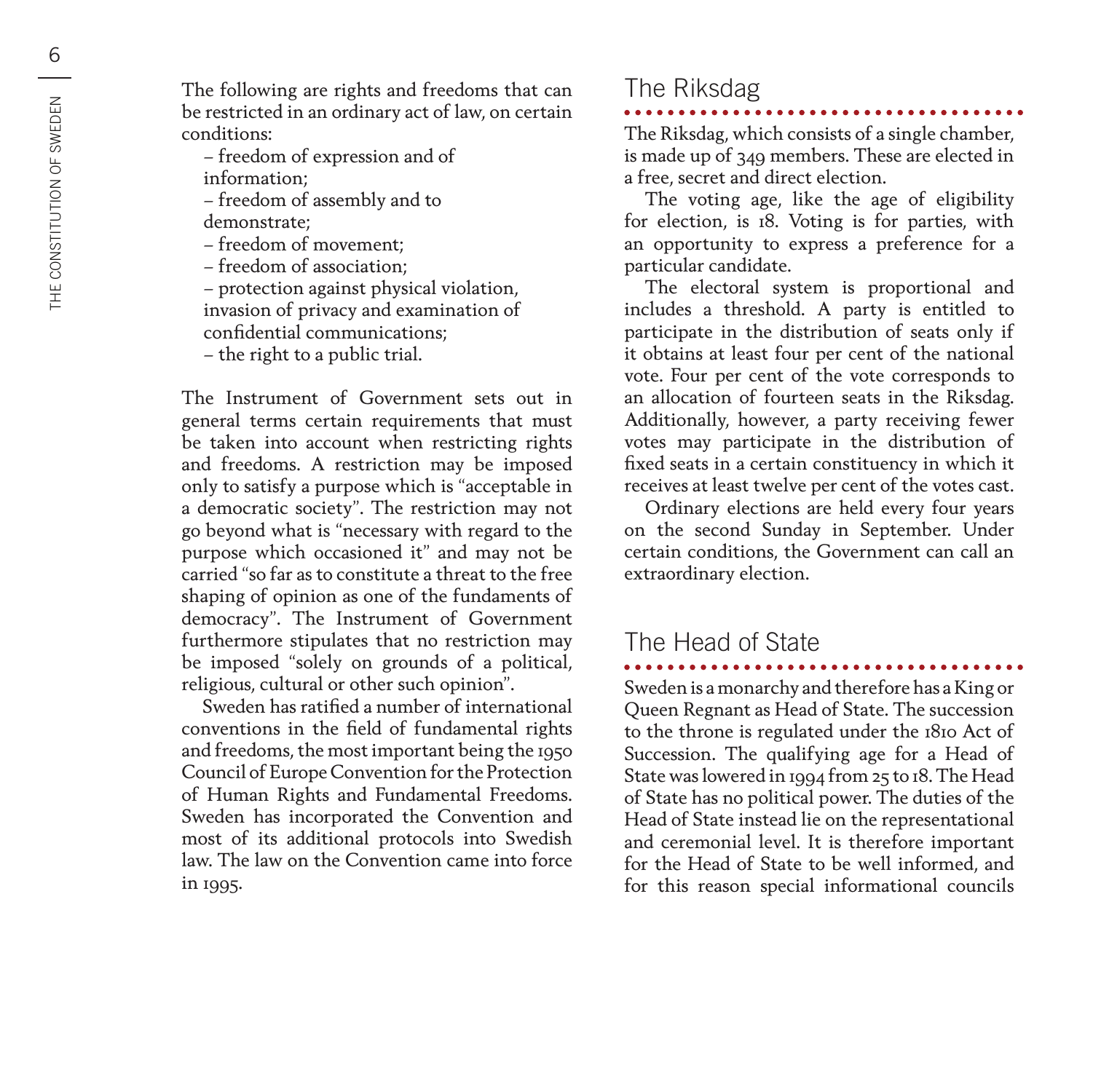may be held by the Government. The Head of State presides over these informational councils, and also over the special Council at which a new Government is formed after the approval by the Riksdag of a new Prime Minister. The Head of State opens parliament and presides at meetings of the Foreign Affairs Advisory Council. No decisions of a political nature are taken on these occasions.

### The Government

The Government consists of the Prime Minister and other ministers. There is a lower limit for the number of ministers. At least five ministers must be present at a government meeting to make a decision on a matter of government business. There is no upper limit. To be appointed a minister, a person must be a Swedish citizen. A minister may not have any other paid employment. Nor may a minister hold any other appointment or engage in any activity that might damage public confidence in the minister.

## The formation of a government

The Speaker of the Riksdag proposes the name of a new Prime Minister to the Riksdag. Before doing so, the Speaker must consult representatives of the various party groups and confer with the Deputy Speakers. If more than half the members of the Riksdag vote against the proposal, it is rejected. Otherwise, it is approved. If the proposal is rejected, the Speaker must return to the Riksdag and make a new proposal. If his or her proposals are rejected four times, new elections to the Riksdag must be held.

The strong position occupied by the Prime Minister under the Instrument of Government is striking. It is the Prime Minister alone who appoints the other ministers and allocates ministries and responsibilities to them. The Prime Minister can dismiss another minister, if he or she wishes to. And when the Prime Minister goes, the Government falls.

If the Riksdag declares that the Prime Minister or any other minister no longer enjoys the confidence of the Riksdag, the Speaker is to remove the minister concerned.

If the Prime Minister does not choose to resign after an election, the newly assembled Riksdag takes a mandatory vote on support for the Prime Minister. If more than half the members of the Riksdag oppose the sitting Prime Minster, the Prime Minister will be discharged by the Speaker and the process of approving a new Prime Minister will commence.

### The work of the Government

The Government's task is to govern the country. This governing function includes all matters that are not legislative matters, adoption of the national budget, administration of justice, or administrative matters below government level. The Government governs by making decisions on matters of government business. There are two main types of government business: matters relating to the governing function, often of a political nature, for example bills for presentation to parliament, treaties and statutory instruments; and administrative matters, such as matters relating to appointments and appeals against decisions.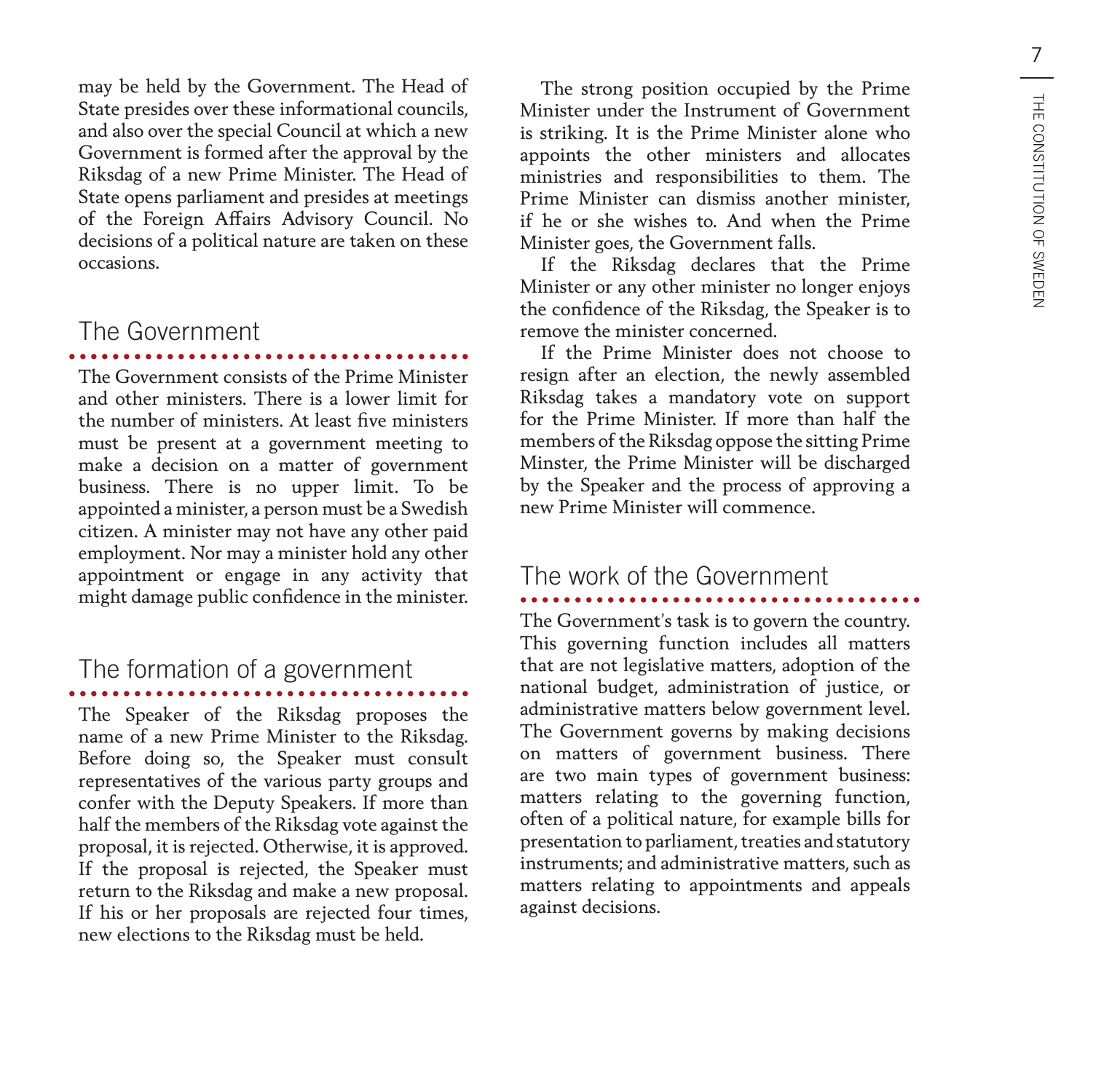The Instrument of Government lays down that government offices shall exist for the preparation of government business. These offices comprise a single authority, which includes ministries for different areas of activity. At present (2013) there are eleven ministries. Besides the ministries, the Government Offices include the Prime Minister's Office and the Office for Administrative Affairs. Government meetings are held to make decisions on matters of government business. The Government makes decisions collectively. There is no precise regulation of decision-making at government meetings.

### The independence of courts and authorities

The Instrument of Government's regulation of the administration of justice and general administration is aimed primarily at protecting the independence of judicial and administrative bodies. Thus, judges are in principle irremovable. Also of importance are the provisions that limit the powers of the Riksdag and the Government to intervene in judicial rulings. According to these provisions, no public authority, including the Riksdag, may determine how a court of law is to adjudicate an individual case or otherwise apply a rule of law in a particular case. Nor may any public authority decide how judicial responsibilities are to be distributed amongst the judges of a court of law. Similarly, no public authority may determine how an administrative authority is to decide in a particular case involving the exercise of public authority vis-àvis a private subject or a local authority, or the application of law.

#### Judicial review

According to the Instrument of Government, not only a court of law, but also any public authority or other public body applying a rule of law or other statute in a particular case is to act as a guardian of the Swedish basic laws when adjudicating the case. Thus, any court or public body that finds that a provision conflicts with a rule of fundamental law or any other superior statute, or finds that a procedure laid down in law has been disregarded in any important respect when the provision was adopted, shall not apply that provision.

### Parliamentary control

Under the Instrument of Government, the Government is accountable to the Riksdag.

The core of parliamentary control consists of the rules concerning the Government's obligation to resign. Thus, the Riksdag can declare that a minister no longer enjoys the confidence of parliament. A minister who is the subject of a declaration of no confidence must be discharged. If the declaration of no confidence is directed against the Prime Minister, the entire Government must be discharged.

Another important feature of parliamentary control is the examination of ministers' performance of their official duties and the handling of government business, which is entrusted to the Committee on the Constitution. The underlying idea is that in the first instance, this scrutiny should be administrative rather than political in orientation. It relates largely to the activities of the Government as the supreme administrative authority but is also concerned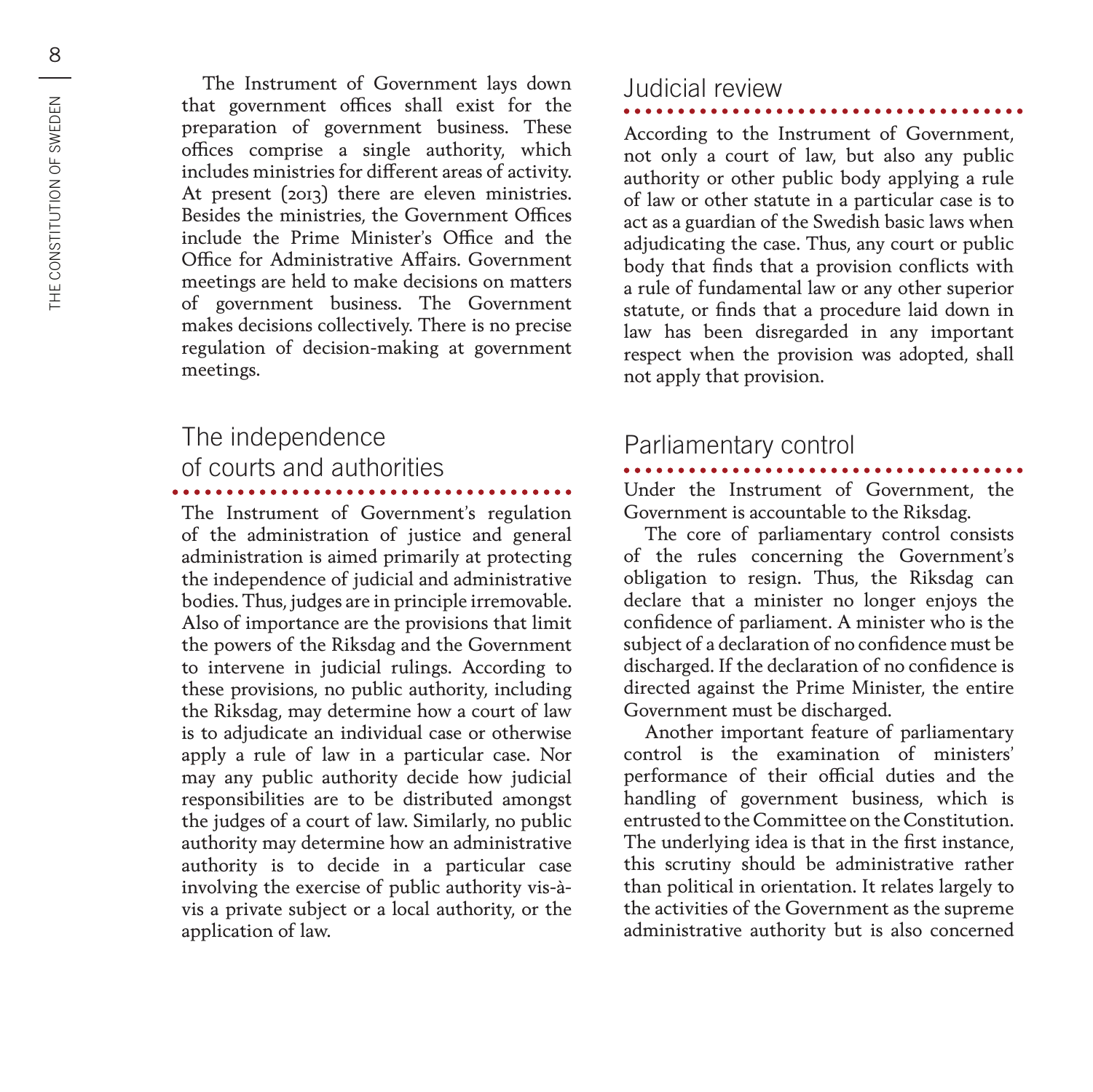with the manner in which the Government exercises its power to make statutory instruments and delegate regulatory powers to subordinate administrative authorities and local authorities. The Committee on the Constitution is obliged to report to the Riksdag on the results of its scrutiny at least once a year.

The parliamentary questions system, which includes written and oral questions, is another feature of the parliamentary control system. A written or oral question must be addressed to a minister and relate to the performance of the minister's official duties.

The Parliamentary Ombudsmen – there are four Ombudsmen at present – commonly referred to as the Ombudsmen for Justice, supervise "the application of laws and other regulations in public activities". The Ombudsmen can criticise the handling of a matter by a court of law or an administrative authority. The office of the Parliamentary Ombudsmen has served as a model for similar institutions in a number of other countries.

The National Audit Office is an authority under the Riksdag whose function is to examine the activities of the State. The National Audit Office is under the direction of three Auditors General, who decide independently what activities shall be audited. They determine separately and independently how their audit shall be carried out and formulate their own conclusions on the basis of their audit. The National Audit Office is the only body that can audit the entire state finances.

### Relations with other states

In earlier times, foreign policy was to a large extent the personal preserve of the monarch. As parliamentary government gradually gained ground, the influence of the Riksdag grew. The Advisory Council on Foreign Affairs in the Riksdag – which the Government is obliged to inform of "matters relating to foreign relations which may be of significance for the Realm" – was set up shortly after the First World War. At the same time the Riksdag was guaranteed influence over Swedish treaties with other states. All treaties that required a Riksdag decision (an act of law or a grant of funds, for example) had to have Riksdag approval. These principles are still valid.

In Sweden, regulations may be made and other public law functions performed only by bodies whose competence has direct support in fundamental law or is authorised by virtue of fundamental law. Thus, delegation of decision-making competence to a foreign or international body requires the express support of fundamental law.

One consequence of this is that as far as Sweden is concerned, the provisions of international agreements are limited in validity to Sweden as a state. If Sweden makes an undertaking under such an agreement, it is not binding on Swedish citizens until it has been incorporated into Swedish law. This can be done in various ways, for example by rewriting the agreement as a Swedish statute, or by promulgating the text of the agreement in Swedish translation (or, more rarely, in the original) as a Swedish statute.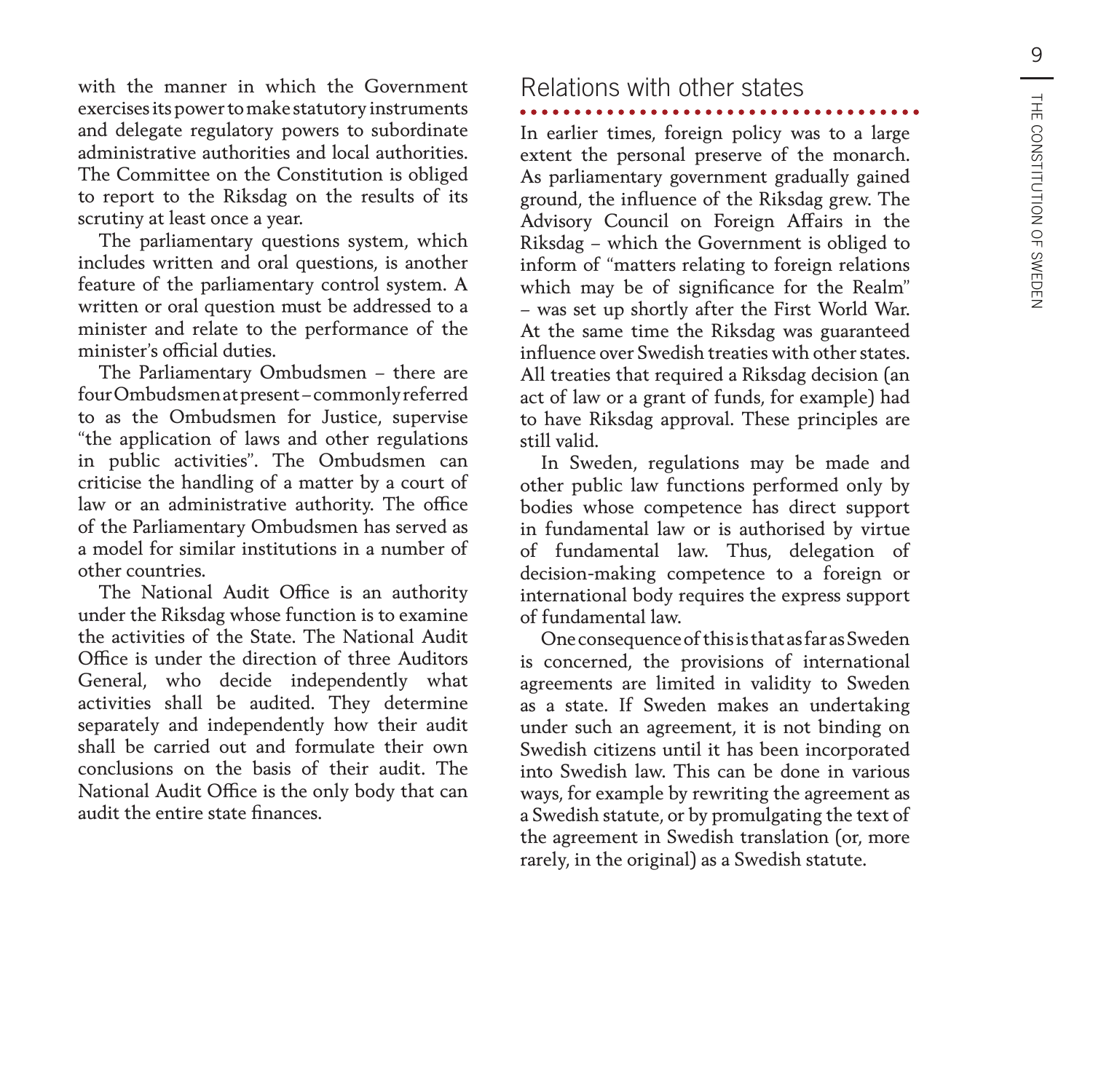Sweden has been a member of the European Union since 1995. The application for membership was initially filed in July 1991 and after protracted negotiations, and approval by the Riksdag, an accession agreement was signed in June 1994. It was also decided that the question of accession should be put to a referendum, which was held in November 1994. Once the result was known, the constitutional amendments necessary for accession were finally approved in time for them to come into force on 1 December 1994.

It was clear from the very outset of talks on accession that the Instrument of Government did not permit the far-reaching delegation of regulatory authority that accession required. When it finally came to formulating a rule on the transfer of authority in the Instrument of Government, Sweden chose an amendment – a new article – aimed at accession to the European Communities. One important condition for transferring decision-making powers to the EC bodies was that the Communities had safeguards for rights and freedoms corresponding to those enshrined in the Instrument of Government and the European Convention for the Protection of Human Rights and Fundamental Freedoms. A majority voting rule was also adopted, stating that the decision on the transfer of powers was conditional on at least three quarters of the members of the Riksdag voting in favour of such a decision.

On 1 January 2003, the beneficiary of the transfer of powers was changed from the EC to "within the framework of European Union cooperation". The change was necessary due to the development of EU cooperation and Sweden's eagerness to continue to be an active member. At the same time another condition for transferring powers was inserted into the Instrument of Government, to the effect that the transfer may not relate to competence affecting "the principles of the form of government". In 2008 the Riksdag applied the provision in this wording when it approved the Lisbon Treaty.

On 1 January 2011 a new article was included in Chapter 1 of the Instrument of Government stating that "Sweden is a member of the European Union". At the same time a new quorum rule was inserted in the provision on the transfer of decision-making powers, stating that the Riksdag may decide to transfer decision-making powers if at least three quarters of the members voting "and more than half of the members of the Riksdag" support the decision.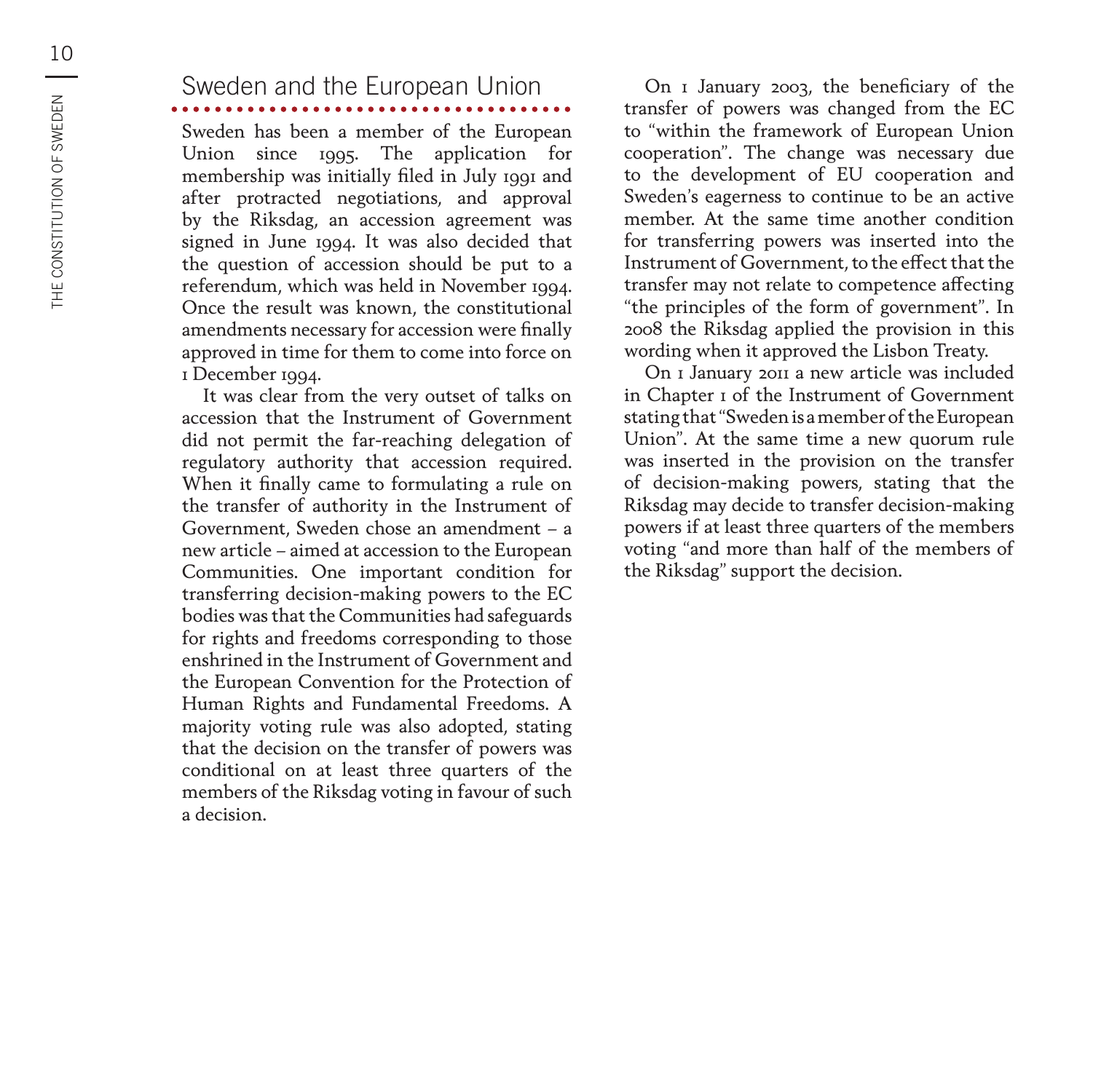Production: Ministry of Justice Photo: Lisa Arvidsson Printed by Elanders, August 2013